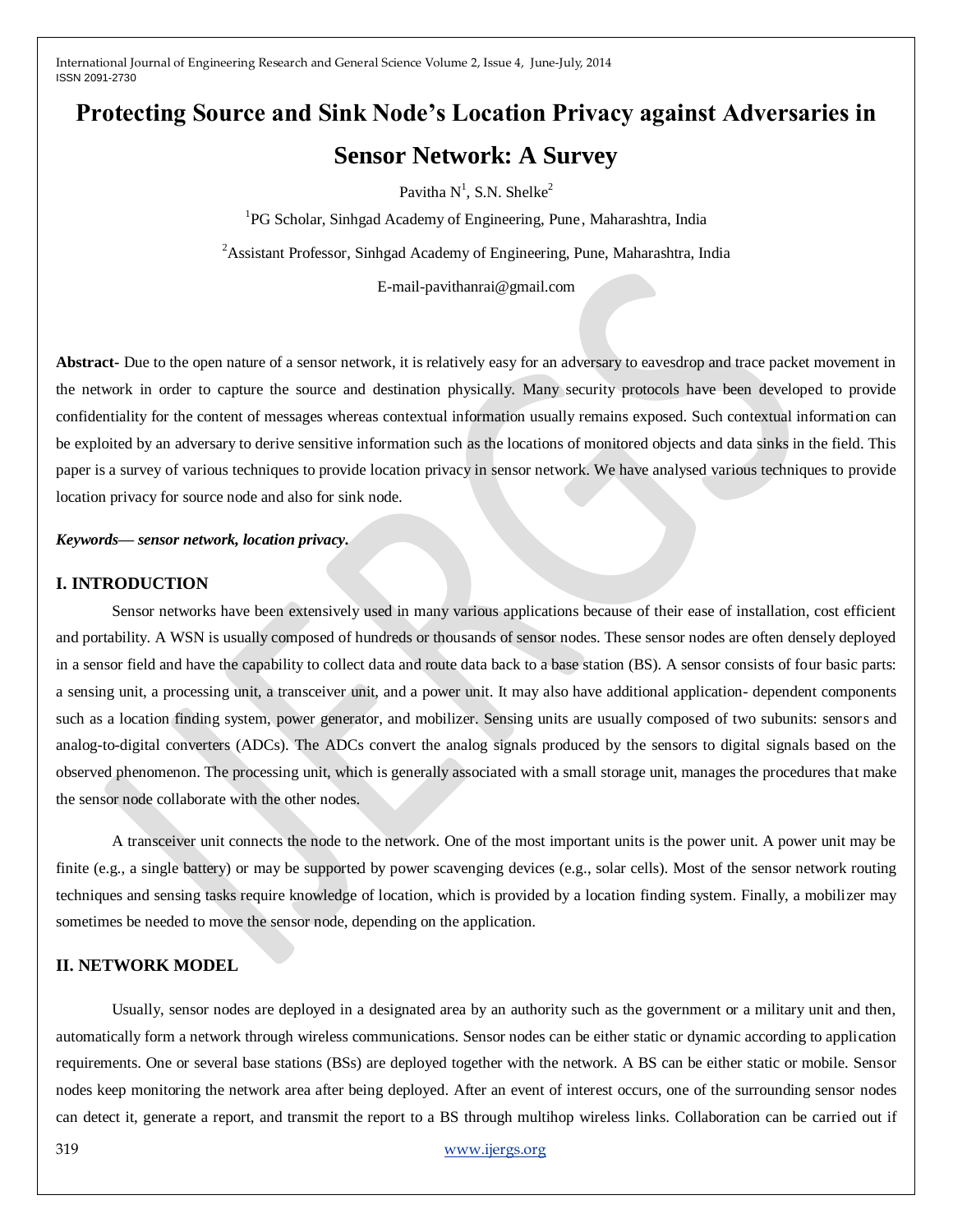multiple surrounding nodes detect the same event. In this case, one of them generates a final report after collaborating with the other nodes. The BS can process the report and then forward it through either high-quality wireless or wired links to the external world for further processing. The WSN authority can send commands or queries to a BS, which spreads those commands or queries into the network. Hence, a BS acts as a gateway between the WSN and the external world. An example is illustrated in Figure 1.[17]

Because a WSN consists of a large number of sensor nodes, usually, each sensor node is limited in its resources due to the cost consideration in manufacturing. For example, MICA2 MPR400CB , which is the most popular sensor node platform, has only 128 KB of program memory and an 8-bit ATmega128L CPU. Its data rate is 38.4 kbaud in 500 feet, and it is powered by only two AA batteries. The constrained resource cannot support complicated applications. On the other hand, usually, BSs are well designed and have more resources because they are directly attached to the external world.[17]



Figure 1: A wireless Sensor Network

## **III. SECURITY ISSUES IN SENSOR NETWORK**

Privacy is one of the most important problems in wireless sensor networks due to the open nature of wireless communication, which makes it very easy for adversaries to eavesdrop. When deployed in critical applications, mechanisms must be in place to secure a WSN. Security issues associated with WSNs can be categorized into two broad classes: content-related security, and contextual security. Content-related security deals with security issues related to the content of data traversing the sensor network such as data secrecy, integrity, and key exchange. Numerous efforts have recently been dedicated to content-related security issues, such as secure routing, key management and establishment, access control, and data aggregation. In many cases, it does not suffice to just address the content-related security issues. Suppose a sensitive event triggers a packet being sent over the network; while the content of the packet is encrypted, knowing which node sends the packet reveals the location where the event occurs. Contextual security is thus concerned with protecting such contextual information associated with data collection and transmission.

One of the ways to increase the reliability and range of the WSNs is to employ multi-hop routing. The concept of multi-hop routing is to forward a packet to the destination using different path in case of the node failure. But, the critical issue still remains of providing security and privacy in WSNs. Therefore, preserving location privacy of the source node remains critical. Wireless sensor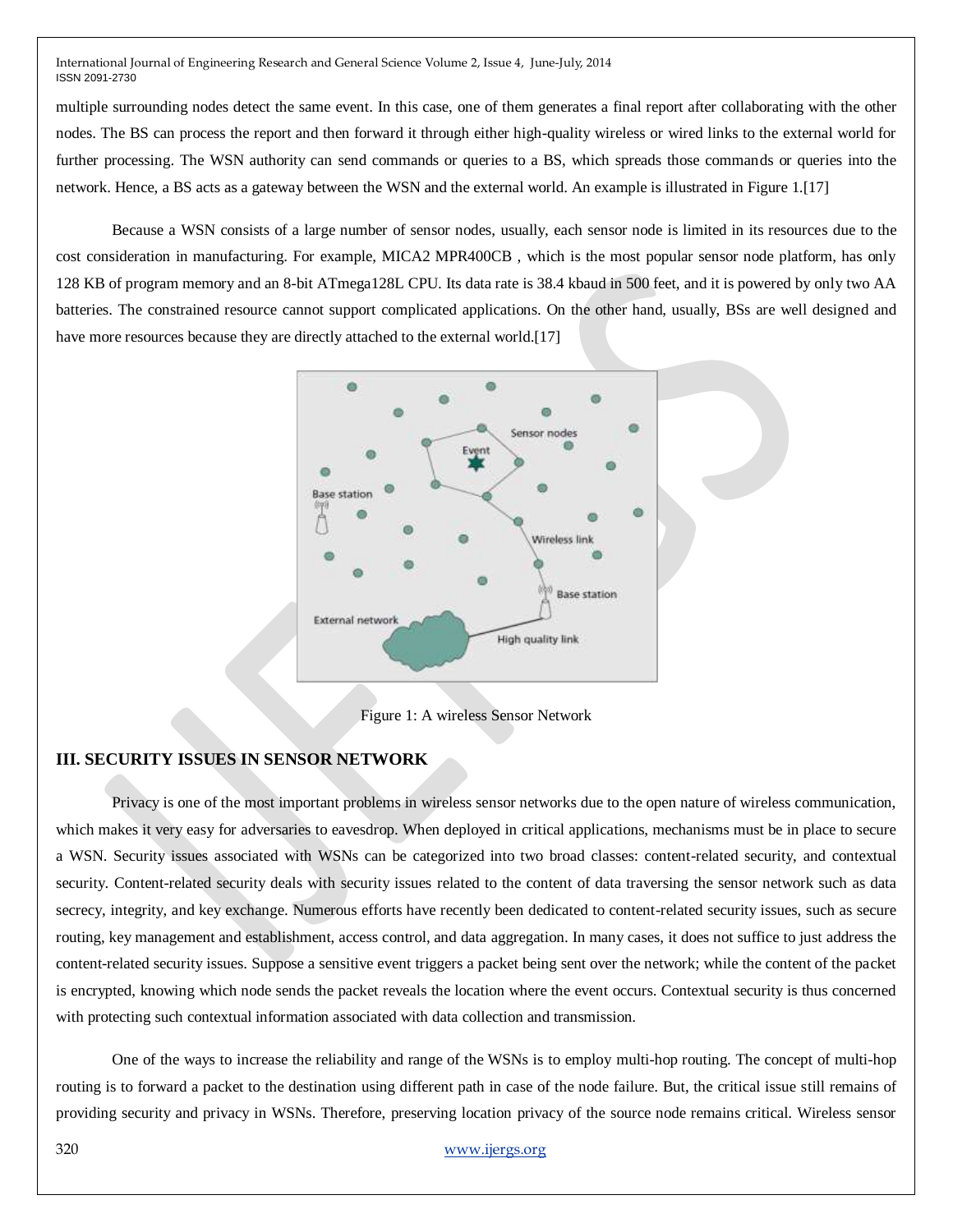networks are used in many areas such as military supervision where possibility of the eavesdropping the traffic is high to get hold of sensitive information. Exploitation of such information can cause economic losses or cause danger to human lives. To protect such information, researchers are finding out new ways to provide standard security services such as, availability, integrity, confidentiality and authentication. The exchange of information between sensors can disclose sensitive information which can reveal the location information of the critical modules present in the network.



Figure 2: Threats in military surveillance

The figure 2 shows WSNs deployed in the military observation area. In this figure the soldier 1 is sending some trusted data to the soldier 2 via many intermediate nodes. Here soldier 2 is the sink node. A spy who is present on the same network tries to intercept the data by negotiating one of the intermediary nodes. The nodes may reveal trusted data to the adversary such as location of the source, location of the sink or positions of the armed forces in the locality.



Figure 3: Threats in monitoring endangered animals

The figure 3 shows the deployment of sensor network to monitor the endangered animals in a forest. An event is generated whenever an animal is spotted in the monitored area. The hunter tries to gather this information and may capture or kill the endangered animal. The above scenario depicts the vulnerability of WSNs is more because of its open wireless medium to transmit the information from source to destination.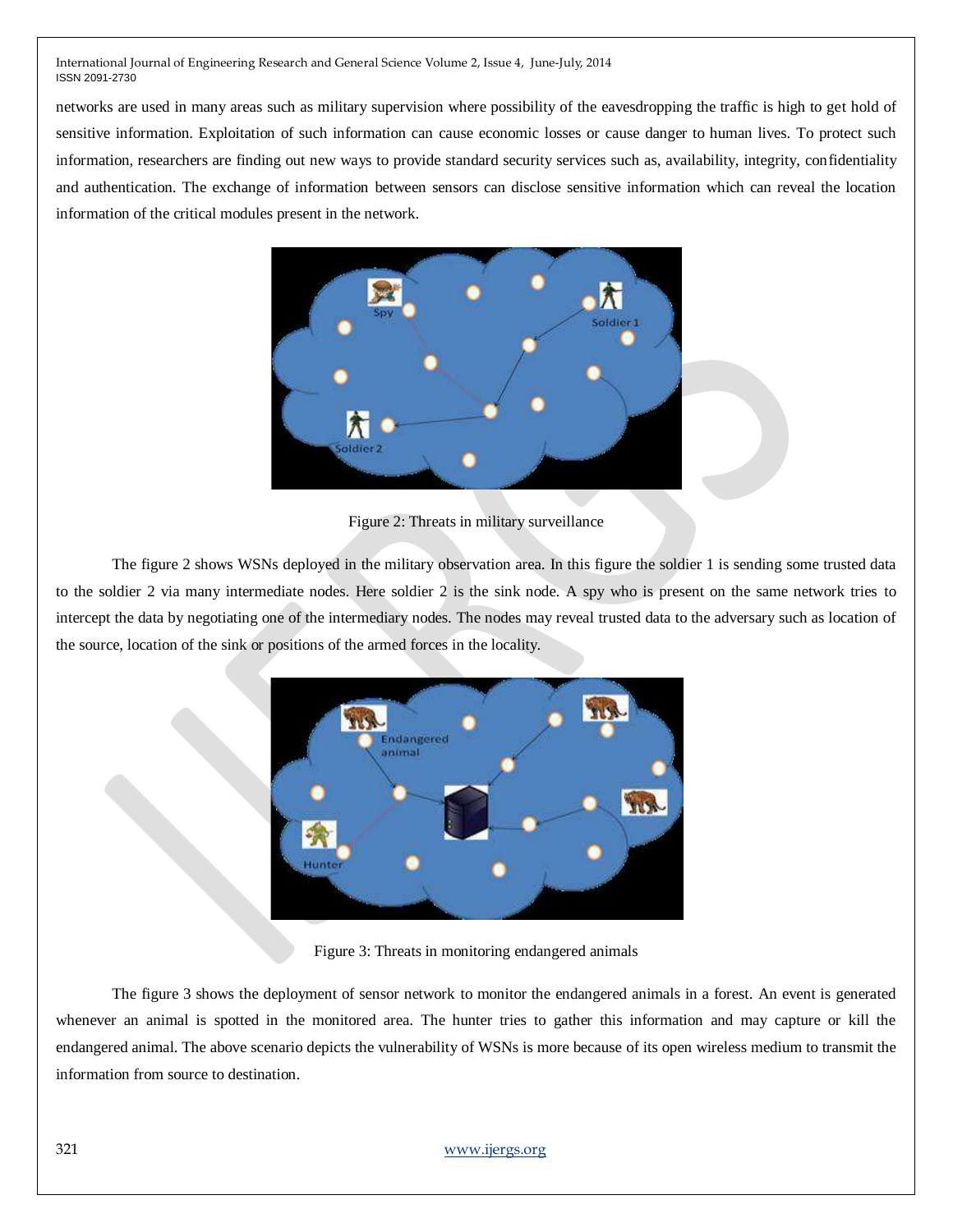# **IV. SOURCE LOCATION PRIVACY TECHNIQUES**

### *flooding technique[16]*

In flooding, a message originator transmits its message to each of its neighbours, who in turn retransmit the message to each of their neighbours. Although flooding is known to have performance drawbacks, it nonetheless remains a popular technique for relaying information due to its ease of implementation, and the fact that minor modifications allow it to perform relatively well.

### *Fake packet generation[5]*

Fake packet generation creates fake sources whenever a sender notifies the sink that it has real data to send. The fake senders are away from the real source and approximately at the same distance from the sink as the real sender.

#### *Phantom single-path routing[5]*

Phantom single-path routing achieves location privacy by making every packet walk along a random path before being delivered to the sink.



Figure 4:Phantom routing

## *Cyclic entrapment[2]*

Cyclic entrapment creates looping paths at various places in the network to fool the adversary into following these loops repeatedly and thereby increase the safety period.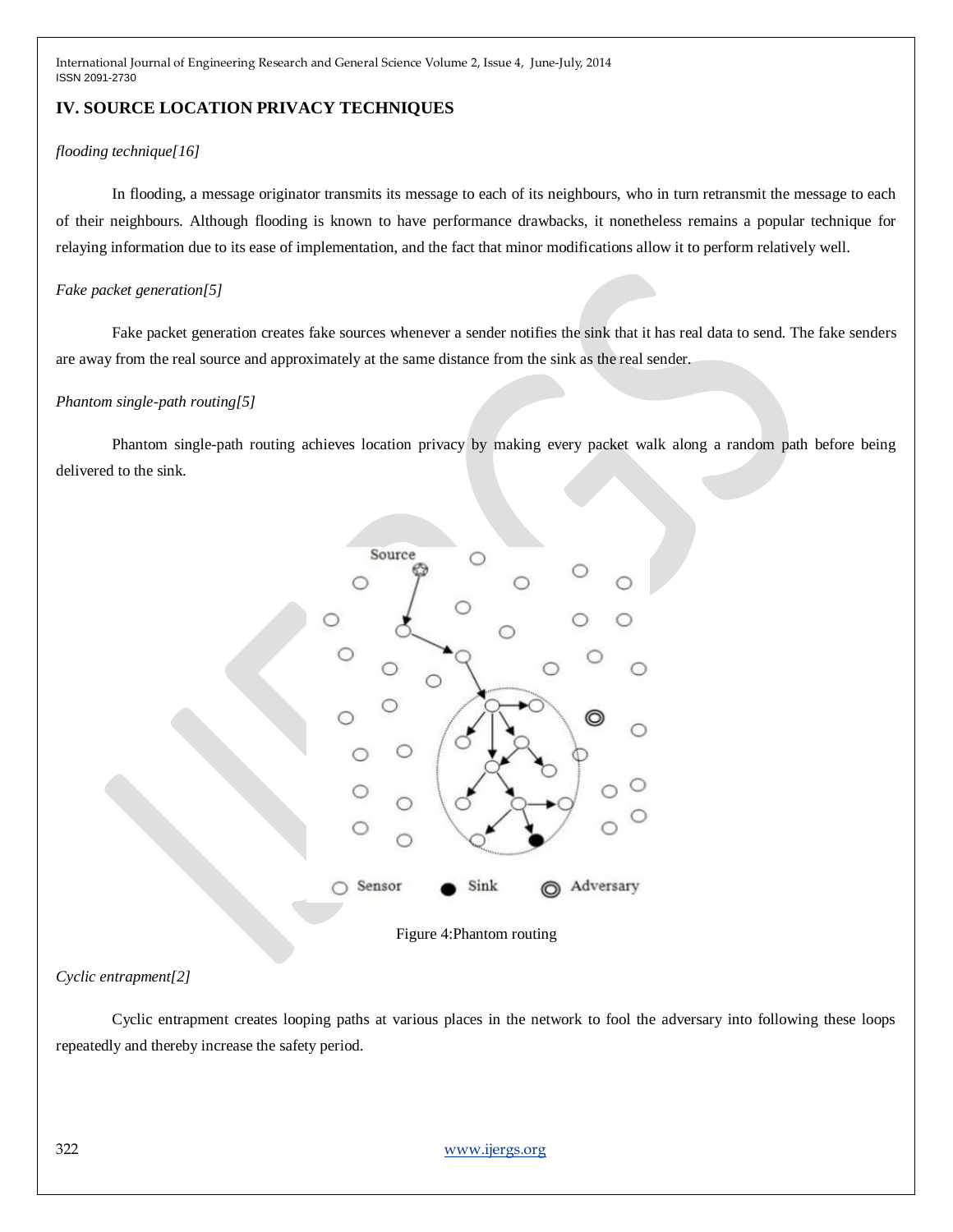

Figure 5: *Cyclic entrapment*

## **V. SINK LOCATION PRIVACY TECHNIQUES**

#### *Location Privacy Routing (LPR) [14]*

A technique called Location Privacy Routing (LPR) is used along with the fake packet injection which uses randomized routing to confuse the packet tracer along with fake packets that makes the transmission completely random. Careful monitoring of packet sending time may allow adversary to get information about the data traffic flows.

#### *Randomized Routing with Hidden Address (RRHA) [12]*

As the name suggests, the identity and location of the sink is kept private inthe network to avoid it to be revealed and to become the target of attacks. The destination addresses of the packets are kept hidden so that the attacker cannot obtain the location of the sink even when he reads the header fields of the packets. The packets are forwarded along different random paths. RRHA provides strong protection for the sink privacy against both active and passive attackers.

#### *Bidirectional Tree Scheme (BT) [11]*

This is used to protect the end-to-end location privacy in sensor network. The real messages travel along the shortest route from the source to the sink node. Branches are designed along the shortest route in source side to travel dummy messages from leaf nodes to nodes which makes the adversary deviate from the real route, and help to protect the source location privacy.

*Secure location verification using randomly selected base stations [7]*

323 [www.ijergs.org](http://www.ijergs.org/)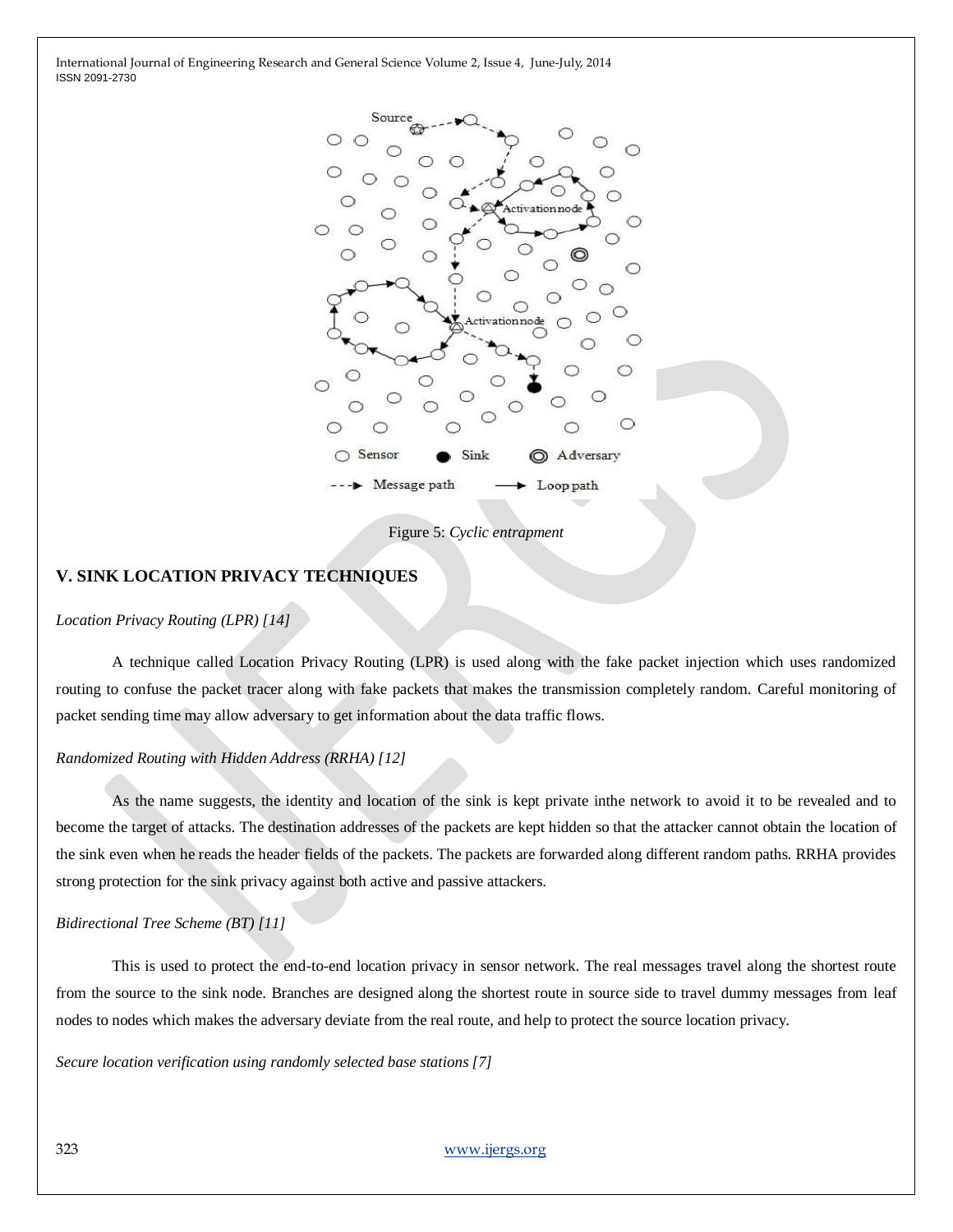This method selects a random set of base stations and assumes that they are known instead of hiding them. But, it hides the details of which particular base stations are being used in a specific execution of the location determination protocol. Even if the positions of base stations are known, invader has at most a 50% chance of succeeding in one trial.

#### *Base station Location Anonymity and Security Technique (BLAST) [10]*

BLAST aims to secure the base station from both packet tracing and traffic analysis attacks and provides good privacy against the global attacker. Network is divided into blast nodes and ordinary nodes. Receiver is present somewhere nearby blast nodes. Source node sends packet to one of the blast nodes which is then retransmitted inside blast region. The adversary is unaware of the communication between blast node and actual receiver. Hence, location privacy of the receiver is maintained.

#### *BLAST with Clustering[1]*

The whole sensor network is divided into small groups called clusters using some efficient clustering algorithm.A cluster contains many members and a cluster head. An efficient shortest path algorithm is used to send data from source node to the blast node. Now, packet is retransmitted within the blast security ring using varying transmission power depending upon location of the sink node. In this approach Always the sink node is present within the security ring of blast nodes an adversary who has the global knowledge of the network traffic can easily defeat this scheme. In this case the adversary only needs to identify the region of high activity to locate the destination.

## **VI. CONCLUSION**

Providing privacy for contextual information such as location of the source or sink node is very important in sensor network. An adversary can use location information and perform some attacks on either source node or destination node. In this paper, we have studied different approaches for providing location privacy for source node and sink node against adversaries in sensor network.

#### **REFERENCES:**

[1] Priti C. Shahare, Nekita A. Chavhan "An Approach to Secure Sink node's Location Privacy in Wireless Sensor Networks" Fourth Int'l Conf. on Communication Systems and Network Technologies 2014. pp 748-751.

[2] Y. Ouyang, Z. Le, G. Chen, J. Ford, and F. Makedon, "Entrapping Adversaries for Source Protection in Sensor Networks," Proc. Int'l Conf. World of Wireless, Mobile, and Multimedia Networking (WoWMoM '06), June 2006.

[3] V. Rini, and K. Janani, "Securing the Location Privacy in wireless Sensor Networks," International Journal of Engineering Research & Technology (IJERT), Vol. 2 Issue 1, January- 2013.pp.1-4.

[4] Ying Jian, Liang Zhang, and Shigang Chen, "Protecting Receiver Location Privacy in Wireless Sensor Networks," IEEE INFOCOM 2007 proceedings. pp. 1955-1963.

[5] P. Kamat, Y. Zhang, W. Trappe, and C. Ozturk, "Enhancing Source-Location Privacy in Sensor Network Routing," Proc. Int'l Conf. Distributed Computing Systems (ICDCS '05), June 2005.

324 [www.ijergs.org](http://www.ijergs.org/)